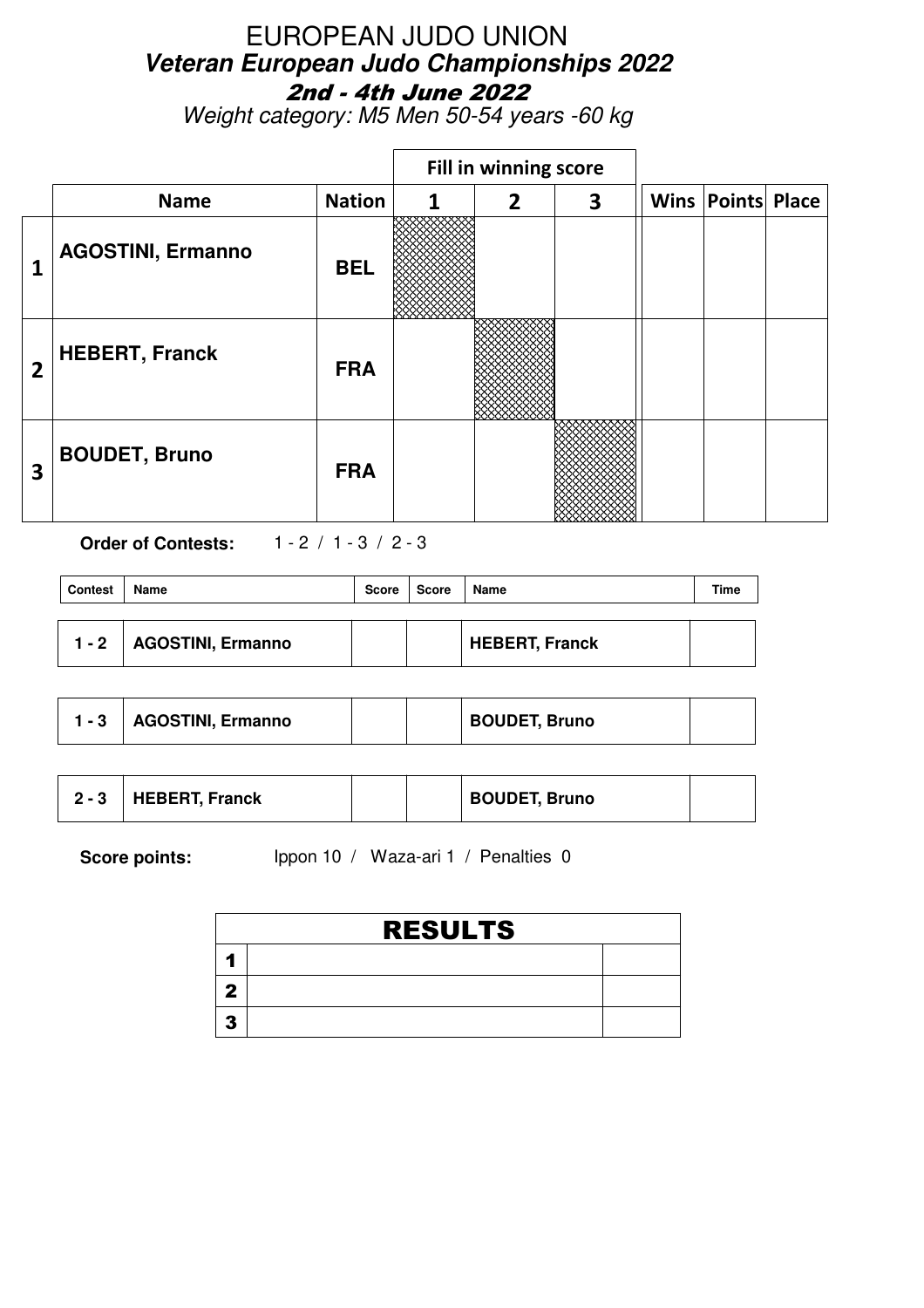Veteran European Judo Championships 20222nd - 4th June 2022Weight category: M5 Men 50-54 years -66 kg



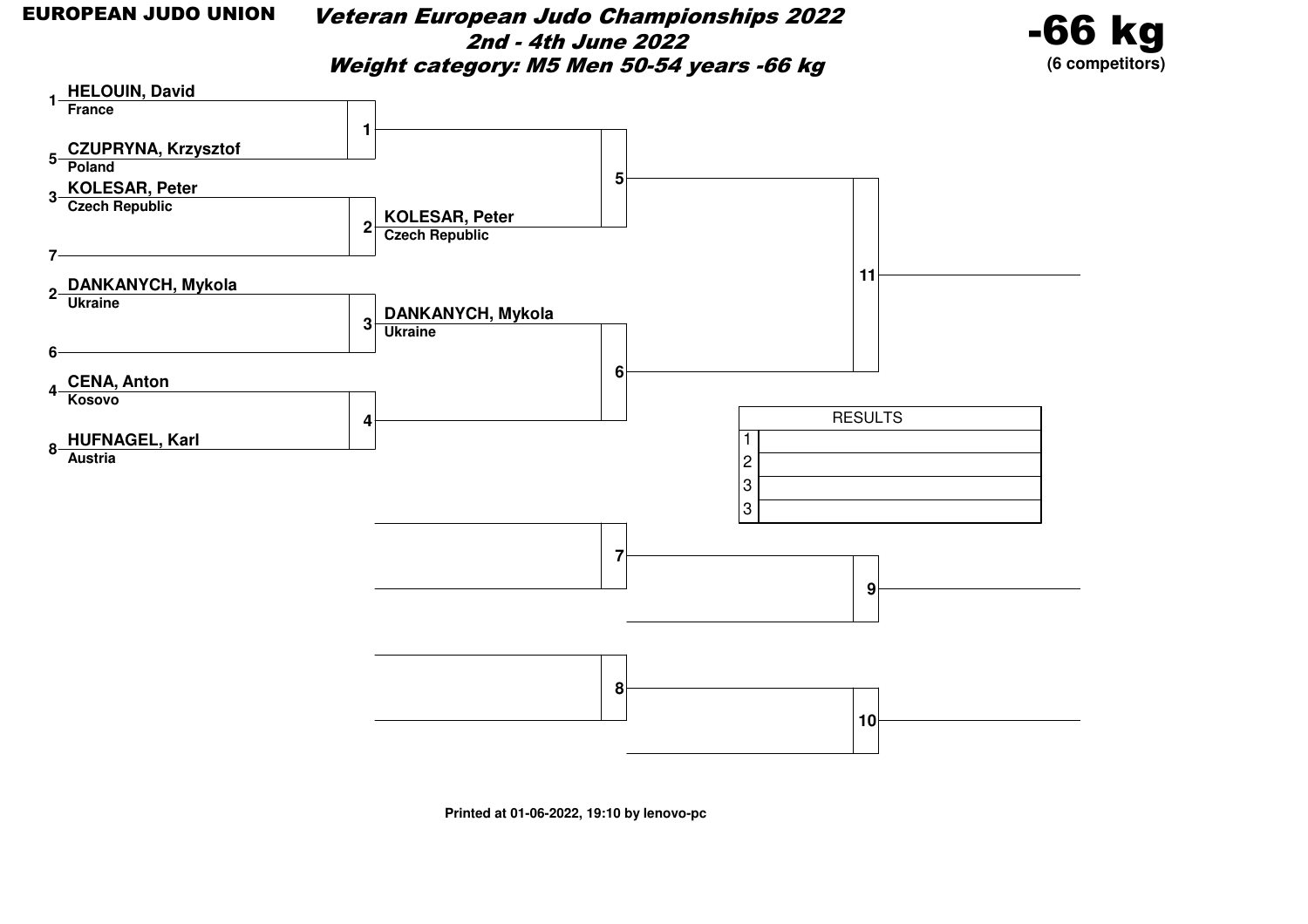Weight category: M5 Men 50-54 years -73 kg

|   |                         |               |   | Fill in winning score |                         |                          |  |
|---|-------------------------|---------------|---|-----------------------|-------------------------|--------------------------|--|
|   | <b>Name</b>             | <b>Nation</b> | 1 | $\overline{2}$        | $\overline{\mathbf{3}}$ | <b>Wins Points Place</b> |  |
| 1 | <b>JAFAROV, Mushfig</b> | <b>AZE</b>    |   |                       |                         |                          |  |
| 2 | <b>LAUREN, Pasi</b>     | <b>FIN</b>    |   |                       |                         |                          |  |
| 3 | <b>ASSOFI, Vianney</b>  | <b>FRA</b>    |   |                       |                         |                          |  |

**Order of Contests:** 1 - 2 / 1 - 3 / 2 - 3

| <b>Contest</b> | <b>Name</b>      | Score | Score | Name                | Time |
|----------------|------------------|-------|-------|---------------------|------|
| $1 - 2$        | JAFAROV, Mushfig |       |       | <b>LAUREN, Pasi</b> |      |
|                |                  |       |       |                     |      |

| $1 - 3$ | <b>JAFAROV, Mushfig</b> |  |  | <b>ASSOFI, Vianney</b> |  |
|---------|-------------------------|--|--|------------------------|--|
|---------|-------------------------|--|--|------------------------|--|

| $2 - 3$ | LAUREN, Pasi |  |  | <b>ASSOFI, Vianney</b> |  |
|---------|--------------|--|--|------------------------|--|
|---------|--------------|--|--|------------------------|--|

| <b>RESULTS</b> |  |
|----------------|--|
|                |  |
|                |  |
|                |  |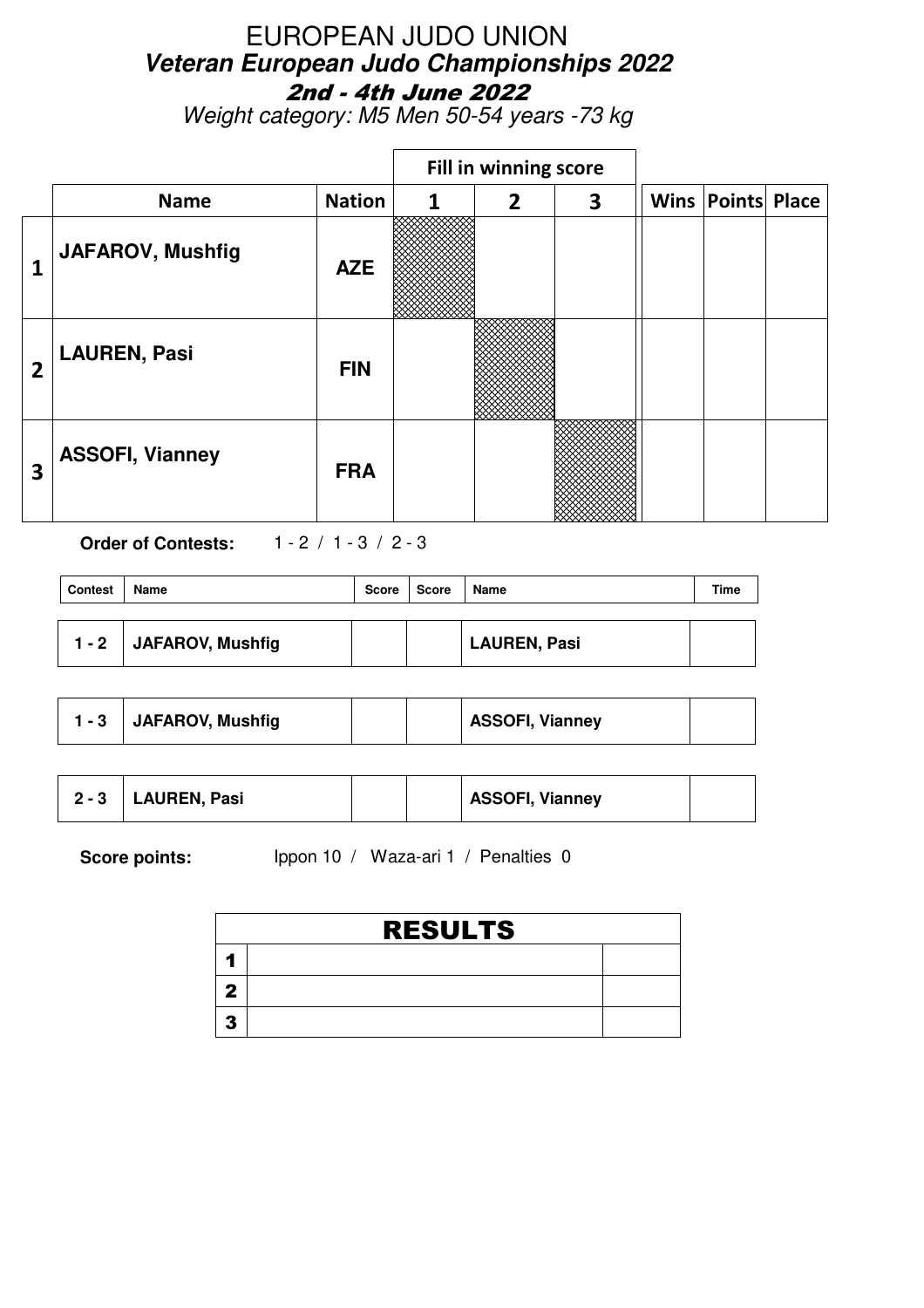#### EUROPEAN JUDO UNION

 Veteran European Judo Championships 20222nd - 4th June 2022Weight category: M5 Men 50-54 years -81 kg



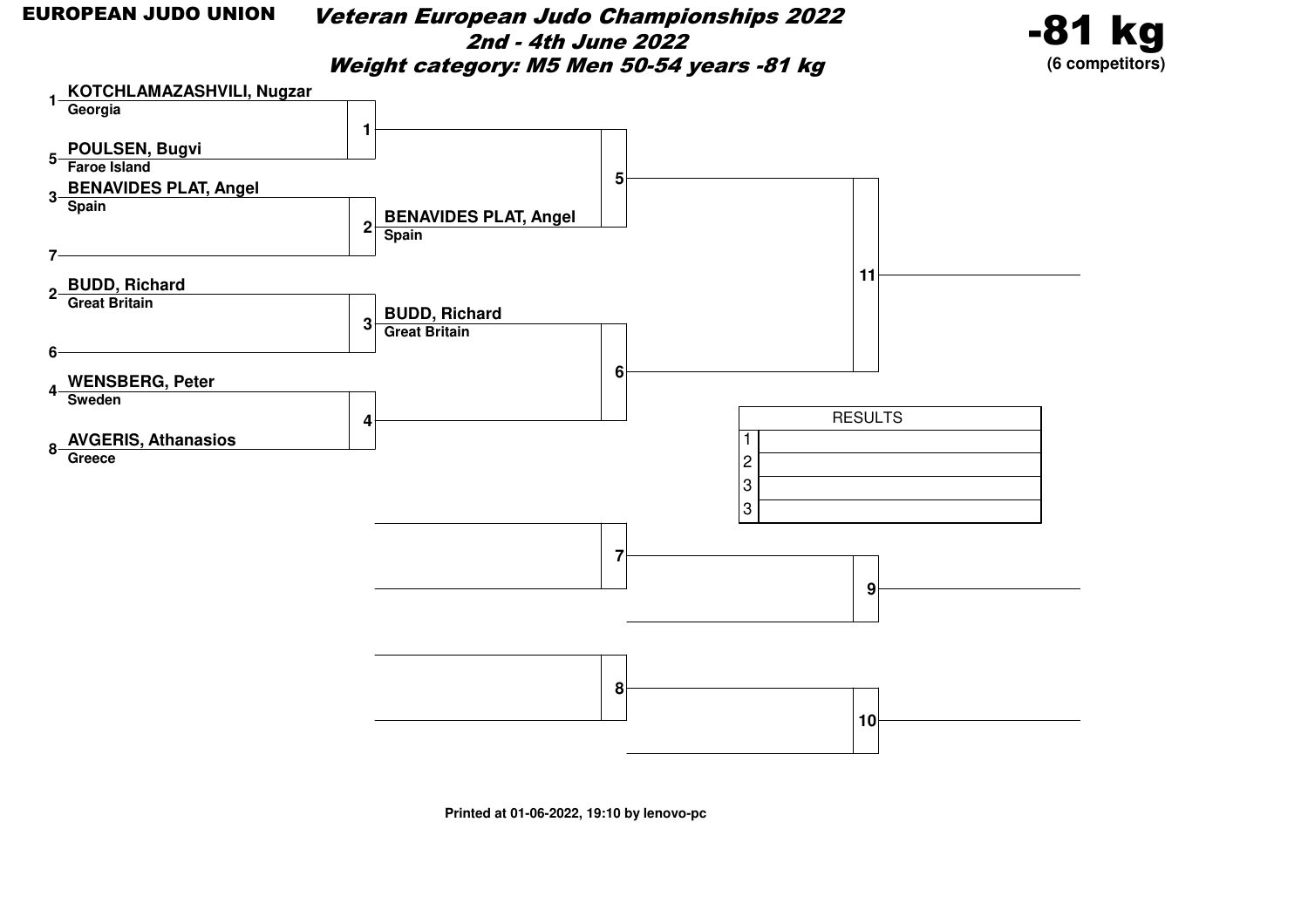#### EUROPEAN JUDO UNION Veteran European Judo Championships 2022 2nd - 4th June 2022 Weight category: M5 Men 50-54 years -90 kg

|   |                            |               |              | Fill in winning score |   |   |             |        |              |
|---|----------------------------|---------------|--------------|-----------------------|---|---|-------------|--------|--------------|
|   | <b>Name</b>                | <b>Nation</b> | $\mathbf{1}$ | $\mathbf{2}$          | 3 | 4 | <b>Wins</b> | Points | <b>Place</b> |
| 1 | <b>MARGARITOPOULOS, Za</b> | <b>GRE</b>    |              |                       |   |   |             |        |              |
| 2 | PRESSELLO, Stefano         | <b>ITA</b>    |              |                       |   |   |             |        |              |
| 3 | <b>JAFAROV, Mubariz</b>    | <b>AZE</b>    |              |                       |   |   |             |        |              |
| 4 | <b>BAKER, Karl</b>         | <b>SWE</b>    |              |                       |   |   |             |        |              |

Score points: Ippon 10 / Waza-ari 1 / Penalties 0 **Order of Contests:** 1 - 2, 3 - 4 / 1 - 3, 2 - 4 / 1 - 4, 2 - 3

| <b>Contest</b> | Name                       | <b>Score</b> | <b>Score</b> | Name                    | <b>Time</b> |
|----------------|----------------------------|--------------|--------------|-------------------------|-------------|
| $1 - 2$        | <b>MARGARITOPOULOS, Z.</b> |              |              | PRESSELLO, Stefano      |             |
| $3 - 4$        | <b>JAFAROV, Mubariz</b>    |              |              | <b>BAKER, Karl</b>      |             |
| $1 - 3$        | <b>MARGARITOPOULOS, Z.</b> |              |              | <b>JAFAROV, Mubariz</b> |             |
| $2 - 4$        | <b>PRESSELLO, Stefano</b>  |              |              | <b>BAKER, Karl</b>      |             |
| $1 - 4$        | <b>MARGARITOPOULOS, Z.</b> |              |              | <b>BAKER, Karl</b>      |             |
| $2 - 3$        | <b>PRESSELLO, Stefano</b>  |              |              | <b>JAFAROV, Mubariz</b> |             |

| <b>RESULTS</b> |  |  |  |  |  |  |  |
|----------------|--|--|--|--|--|--|--|
|                |  |  |  |  |  |  |  |
|                |  |  |  |  |  |  |  |
|                |  |  |  |  |  |  |  |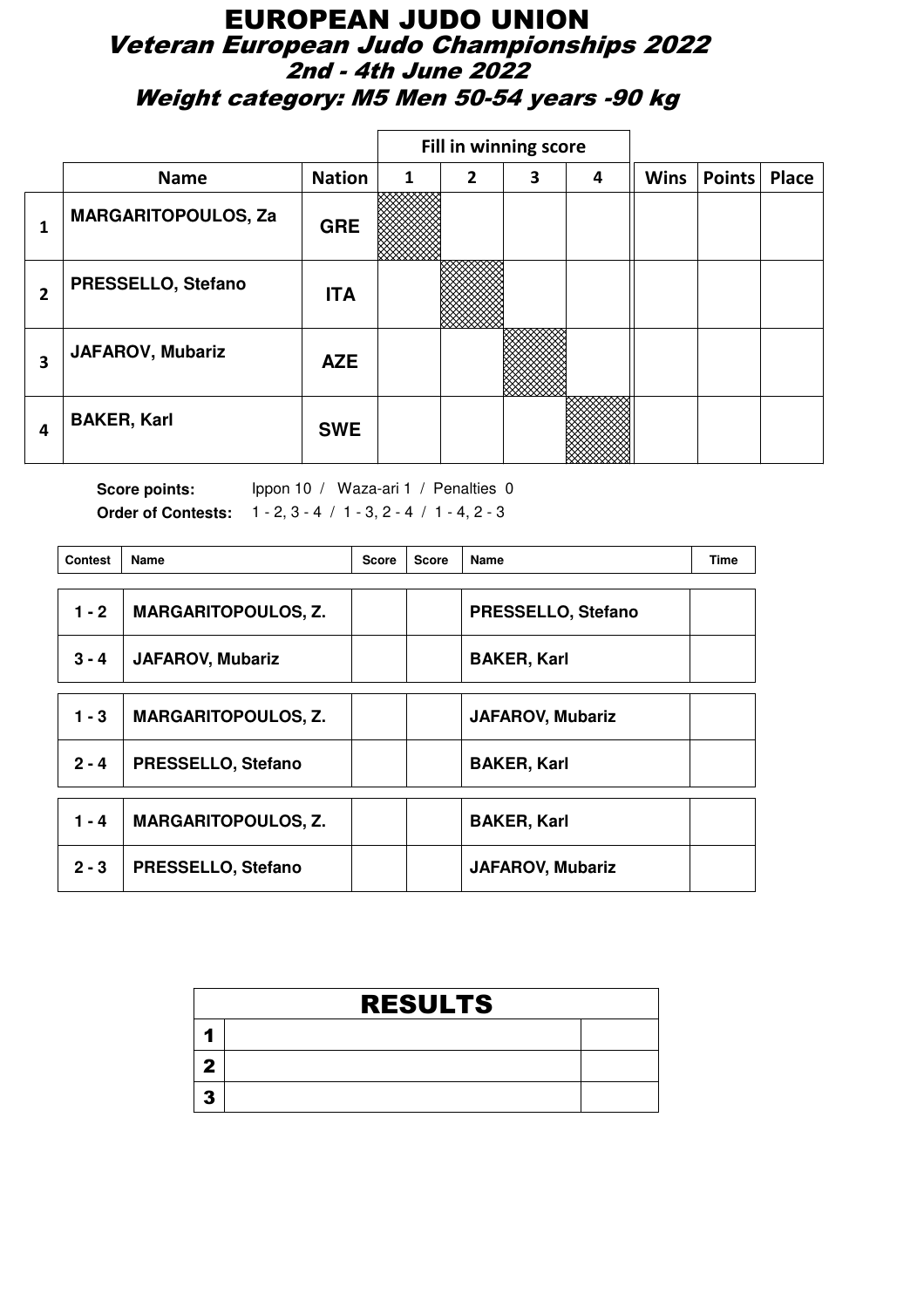Weight category: M5 Men 50-54 years -100 kg

|                |                            |               |   | Fill in winning score |   |                          |  |
|----------------|----------------------------|---------------|---|-----------------------|---|--------------------------|--|
|                | <b>Name</b>                | <b>Nation</b> | 1 | $\overline{2}$        | 3 | <b>Wins Points Place</b> |  |
|                | <b>CHIKHELIDZE, Bejan</b>  | <b>GEO</b>    |   |                       |   |                          |  |
| $\overline{2}$ | <b>UTZAT, Marcus</b>       | <b>GER</b>    |   |                       |   |                          |  |
| 3              | <b>MURTAZALIEV, Muhtar</b> | <b>MDA</b>    |   |                       |   |                          |  |

**Order of Contests:** 1 - 2 / 1 - 3 / 2 - 3

| Contest | Name               | Score | Score | Name                 | Time |
|---------|--------------------|-------|-------|----------------------|------|
|         |                    |       |       |                      |      |
| $1 - 2$ | CHIKHELIDZE, Bejan |       |       | <b>UTZAT, Marcus</b> |      |

|  | CHIKHELIDZE, Bejan |  |  | <b>MURTAZALIEV, Muhtar</b> |  |
|--|--------------------|--|--|----------------------------|--|
|--|--------------------|--|--|----------------------------|--|

|  | <b>UTZAT, Marcus</b> |  |  | <b>MURTAZALIEV, Muhtar</b> |  |
|--|----------------------|--|--|----------------------------|--|
|--|----------------------|--|--|----------------------------|--|

| <b>RESULTS</b> |  |  |  |  |  |  |  |
|----------------|--|--|--|--|--|--|--|
|                |  |  |  |  |  |  |  |
|                |  |  |  |  |  |  |  |
|                |  |  |  |  |  |  |  |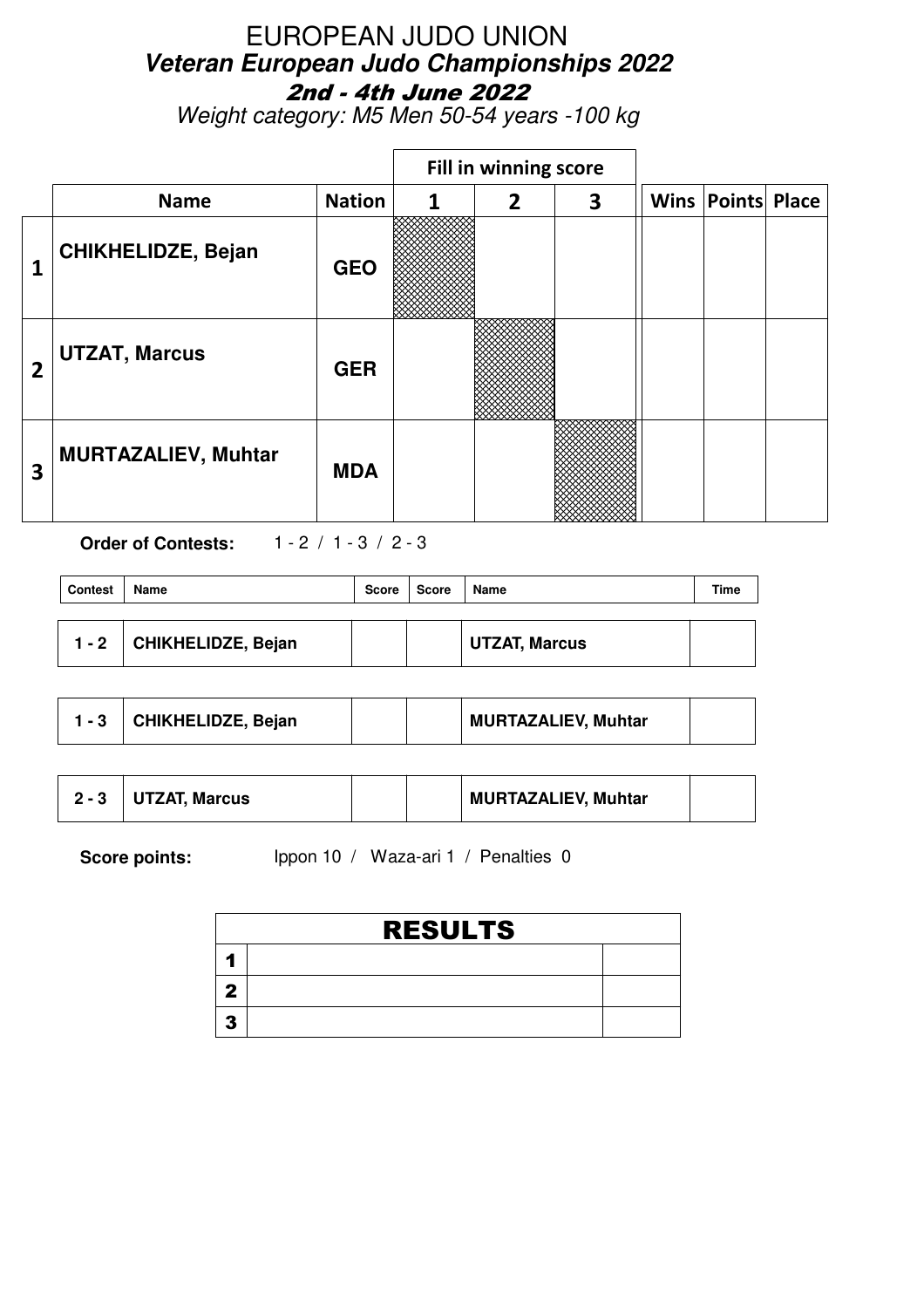Veteran European Judo Championships 20222nd - 4th June 2022Weight category: M5 Men 50-54 years +100 kg



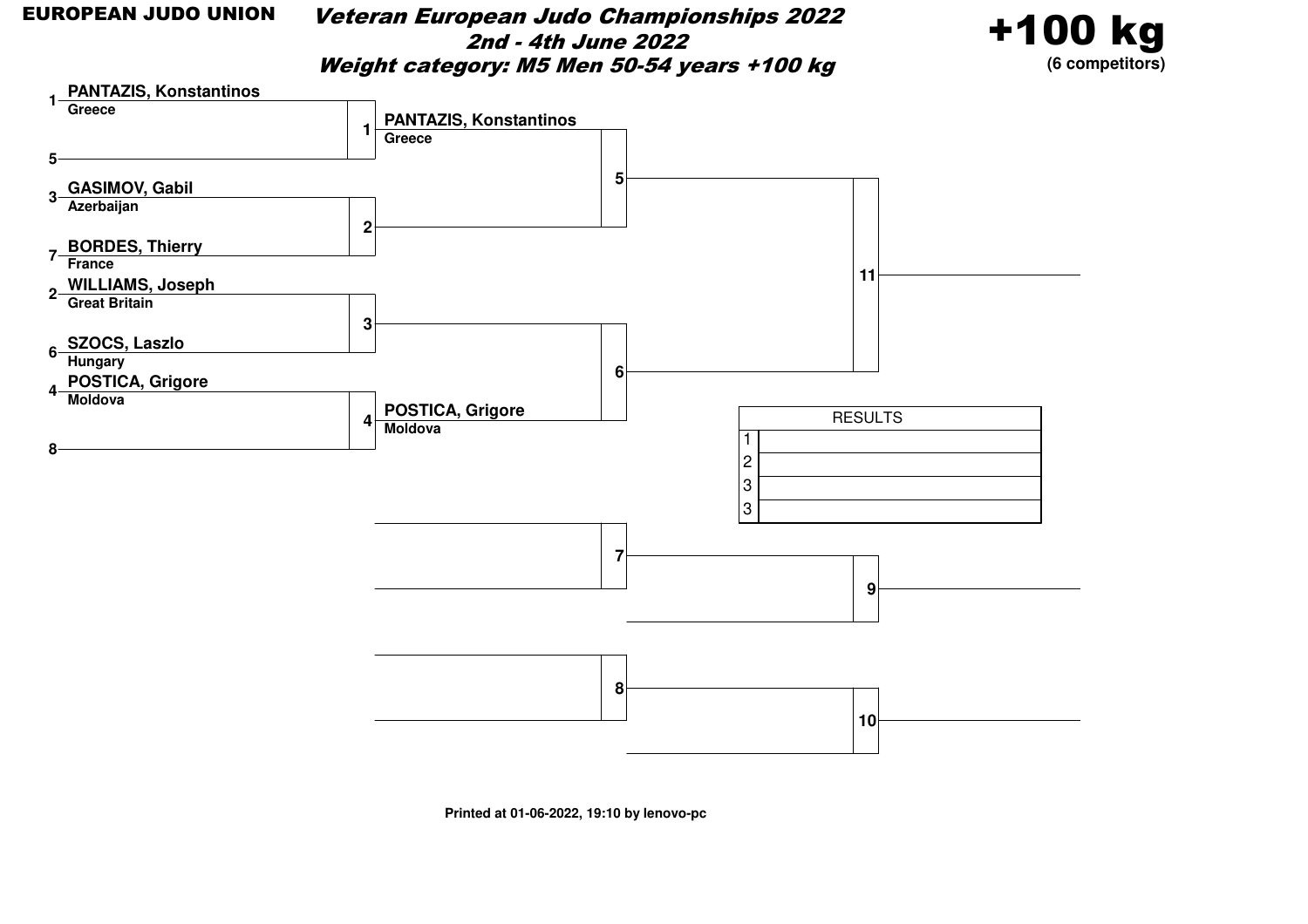Weight category: M6 Men 55-59 years -73 kg

|                         |                           |               | Fill in winning score |                |   |   |   |             |               |              |
|-------------------------|---------------------------|---------------|-----------------------|----------------|---|---|---|-------------|---------------|--------------|
|                         | <b>Name</b>               | <b>Nation</b> | 1                     | $\overline{2}$ | 3 | 4 | 5 | <b>Wins</b> | <b>Points</b> | <b>Place</b> |
| 1                       | <b>CHIRAZI, Marin</b>     | <b>ROU</b>    |                       |                |   |   |   |             |               |              |
| $\overline{2}$          | <b>MOTZEK JORDAN, Die</b> | <b>GER</b>    |                       |                |   |   |   |             |               |              |
| $\overline{\mathbf{3}}$ | <b>HEILMANN, Torsten</b>  | <b>GER</b>    |                       |                |   |   |   |             |               |              |
| $\overline{\mathbf{4}}$ | <b>STEENACKERS, Jean</b>  | <b>BEL</b>    |                       |                |   |   |   |             |               |              |
| 5                       | EDDER, Jean-Marc          | <b>SUI</b>    |                       |                |   |   |   |             |               |              |

Score points: Ippon 10 / Waza-ari 1 / Penalties 0 **Order of Contests:** 1 - 2, 3 - 4 / 1 - 5, 2 - 3 / 4 - 5, 1 - 3 / 2 - 4, 3 - 5 / 1 - 4, 2 - 5

| <b>Contest</b> | Name                         | <b>Score</b> | <b>Score</b> | <b>Name</b>                  | <b>Time</b> |
|----------------|------------------------------|--------------|--------------|------------------------------|-------------|
| $1 - 2$        | <b>CHIRAZI, Marin</b>        |              |              | <b>MOTZEK JORDAN, Dieter</b> |             |
| $3 - 4$        | <b>HEILMANN, Torsten</b>     |              |              | <b>STEENACKERS, Jean</b>     |             |
| $1 - 5$        | <b>CHIRAZI, Marin</b>        |              |              | <b>EDDER, Jean-Marc</b>      |             |
| $2 - 3$        | <b>MOTZEK JORDAN, Dieter</b> |              |              | <b>HEILMANN, Torsten</b>     |             |
| $4 - 5$        | <b>STEENACKERS, Jean</b>     |              |              | <b>EDDER, Jean-Marc</b>      |             |
| $1 - 3$        | <b>CHIRAZI, Marin</b>        |              |              | <b>HEILMANN, Torsten</b>     |             |
| $2 - 4$        | <b>MOTZEK JORDAN, Dieter</b> |              |              | <b>STEENACKERS, Jean</b>     |             |
| $3 - 5$        | <b>HEILMANN, Torsten</b>     |              |              | <b>EDDER, Jean-Marc</b>      |             |
| $1 - 4$        | <b>CHIRAZI, Marin</b>        |              |              | <b>STEENACKERS, Jean</b>     |             |
| $2 - 5$        | <b>MOTZEK JORDAN, Dieter</b> |              |              | <b>EDDER, Jean-Marc</b>      |             |

|    | <b>RESULTS</b> |  |  |  |  |  |  |  |  |
|----|----------------|--|--|--|--|--|--|--|--|
|    |                |  |  |  |  |  |  |  |  |
|    |                |  |  |  |  |  |  |  |  |
| -7 |                |  |  |  |  |  |  |  |  |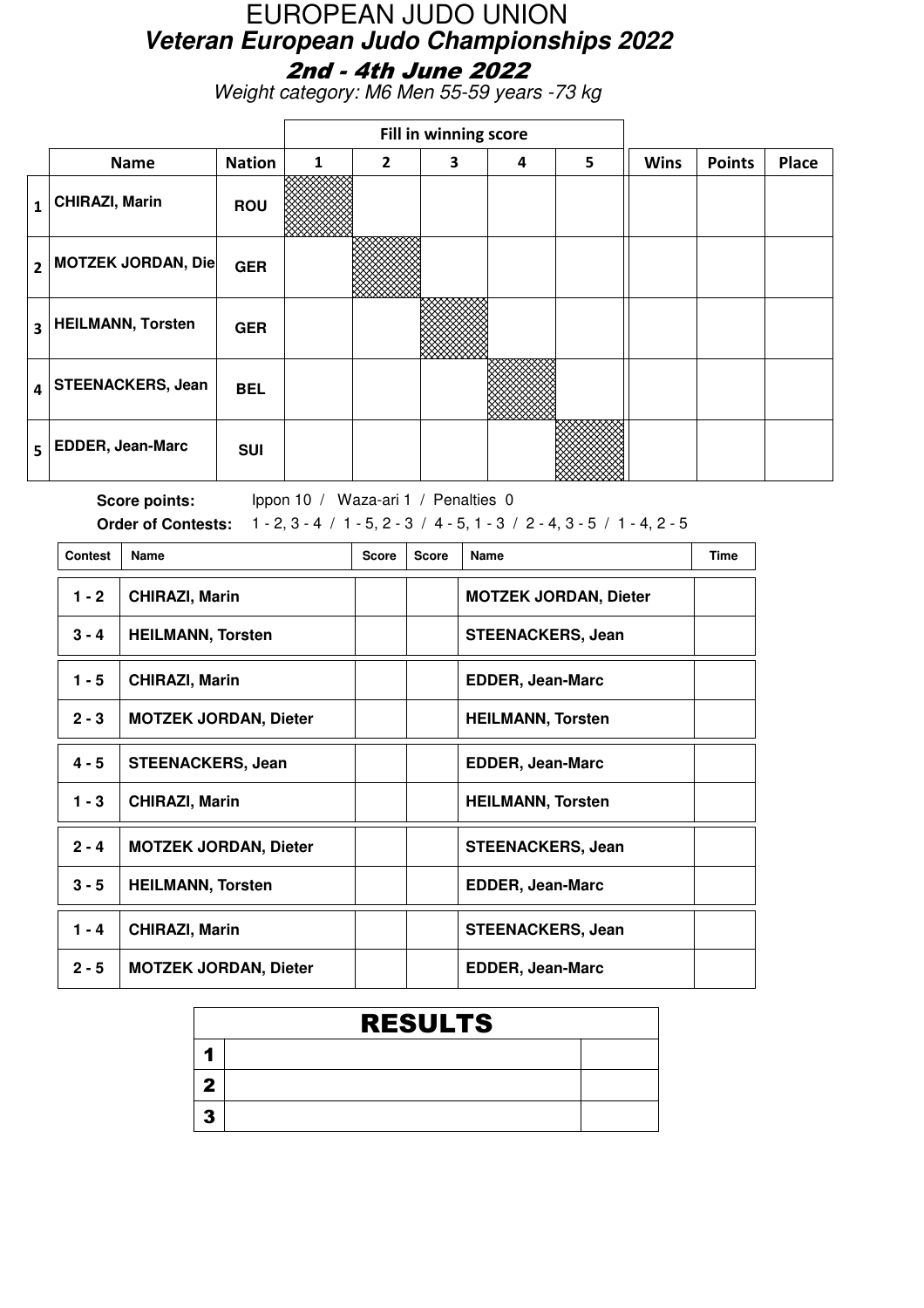Veteran European Judo Championships 20222nd - 4th June 2022Weight category: M6 Men 55-59 years -81 kg



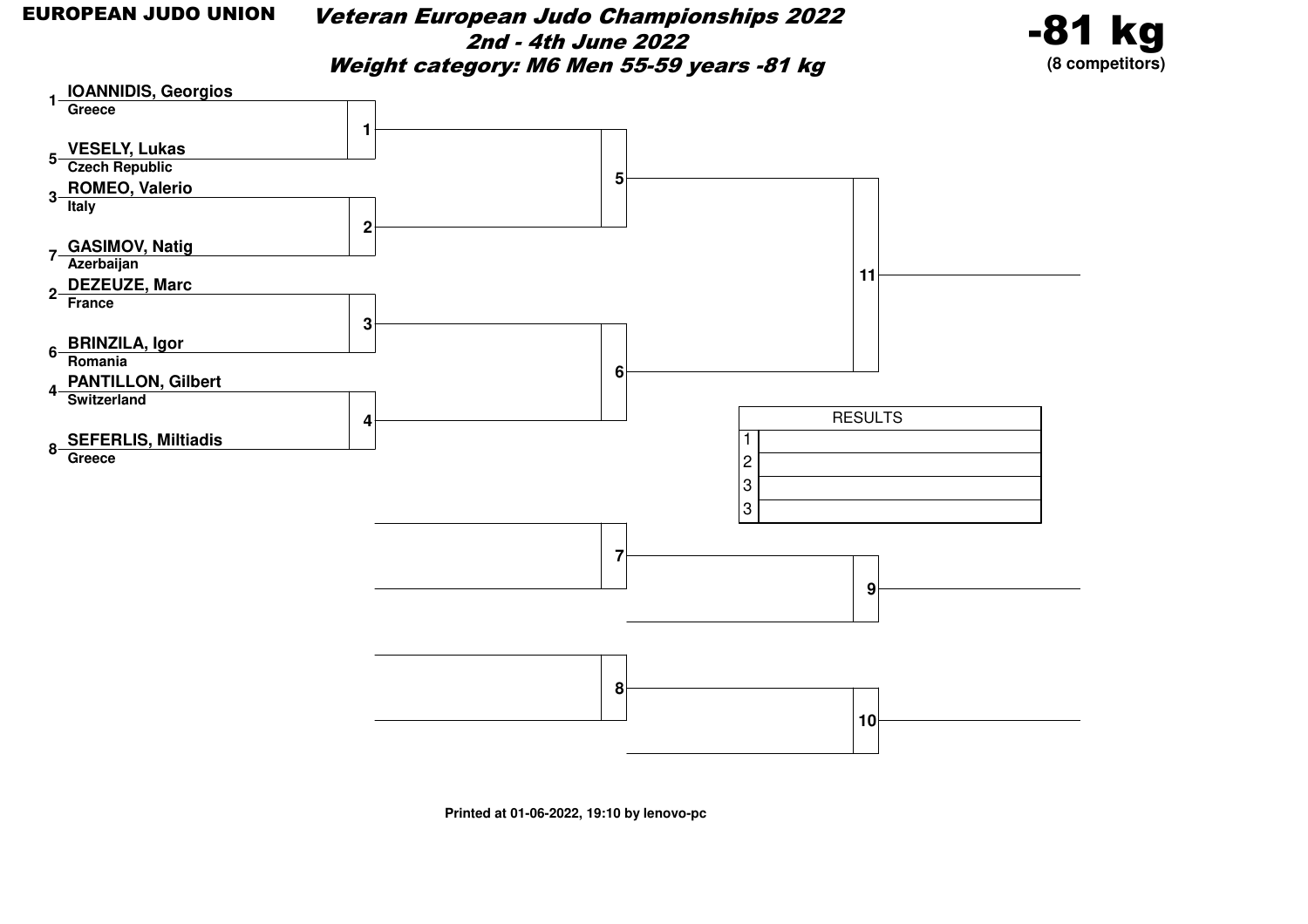Veteran European Judo Championships 20222nd - 4th June 2022Weight category: M6 Men 55-59 years -90 kg



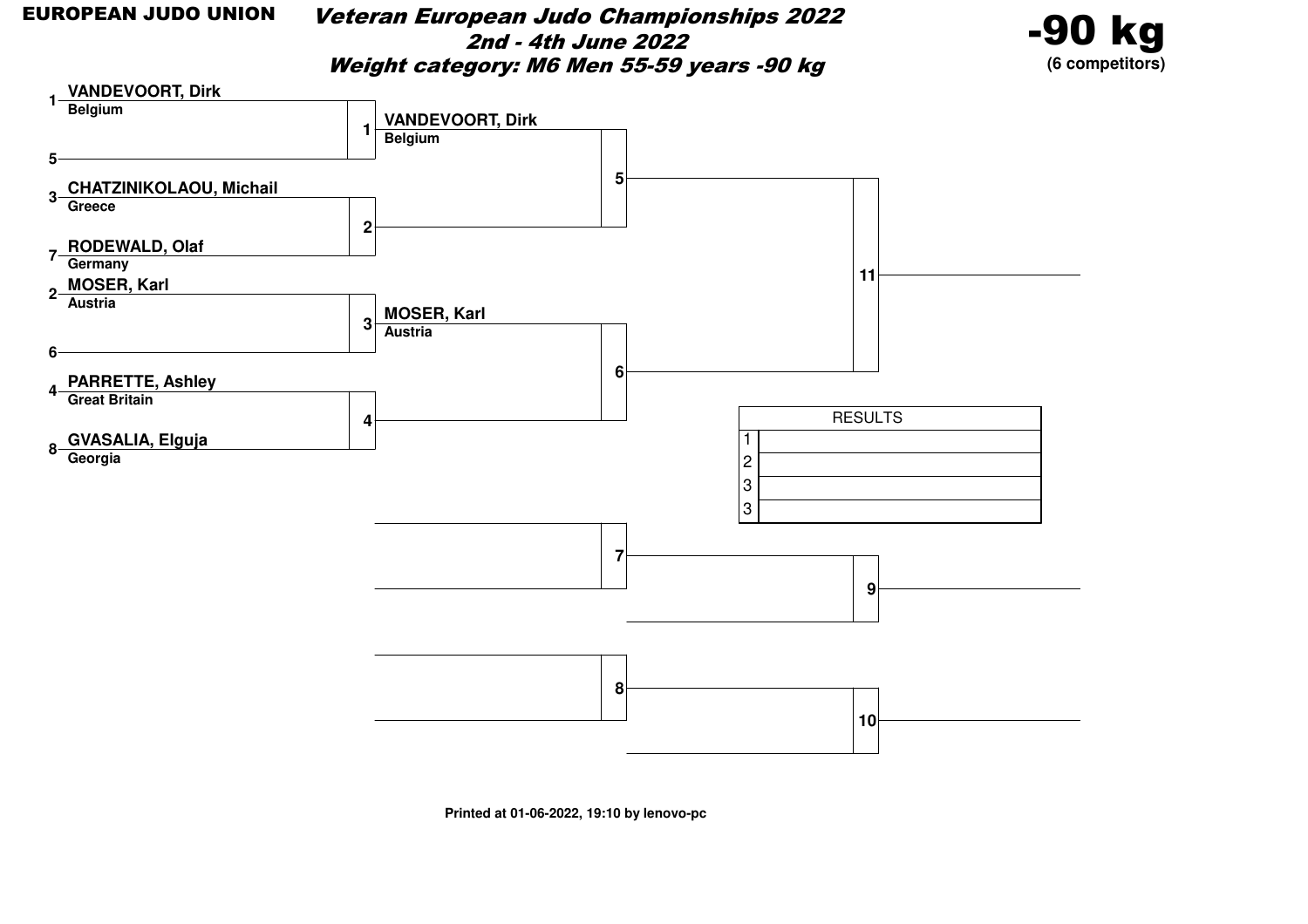#### EUROPEAN JUDO UNION Veteran European Judo Championships 2022 2nd - 4th June 2022 Weight category: M6 Men 55-59 years -100 kg

|   |                             |               |              |                | Fill in winning score |   |             |        |       |
|---|-----------------------------|---------------|--------------|----------------|-----------------------|---|-------------|--------|-------|
|   | <b>Name</b>                 | <b>Nation</b> | $\mathbf{1}$ | $\overline{2}$ | 3                     | 4 | <b>Wins</b> | Points | Place |
| 1 | RUSU, Iulian                | <b>AUT</b>    |              |                |                       |   |             |        |       |
| 2 | <b>LANGE, Olaf</b>          | <b>GER</b>    |              |                |                       |   |             |        |       |
| 3 | <b>KAMIAFSKI, Sa Awomir</b> | <b>POL</b>    |              |                |                       |   |             |        |       |
| 4 | <b>MAKHATADZE, Zaza</b>     | <b>GEO</b>    |              |                |                       |   |             |        |       |

Score points: Ippon 10 / Waza-ari 1 / Penalties 0 **Order of Contests:** 1 - 2, 3 - 4 / 1 - 3, 2 - 4 / 1 - 4, 2 - 3

| <b>Contest</b> | <b>Name</b>                 | <b>Score</b> | <b>Score</b> | Name                        | <b>Time</b> |
|----------------|-----------------------------|--------------|--------------|-----------------------------|-------------|
| $1 - 2$        | RUSU, lulian                |              |              | <b>LANGE, Olaf</b>          |             |
| $3 - 4$        | <b>KAMIAFSKI, Sa Awomir</b> |              |              | <b>MAKHATADZE, Zaza</b>     |             |
| $1 - 3$        | <b>RUSU, lulian</b>         |              |              | <b>KAMIAFSKI, Sa Awomir</b> |             |
| $2 - 4$        | <b>LANGE, Olaf</b>          |              |              | <b>MAKHATADZE, Zaza</b>     |             |
| $1 - 4$        | <b>RUSU, lulian</b>         |              |              | <b>MAKHATADZE, Zaza</b>     |             |
| $2 - 3$        | <b>LANGE, Olaf</b>          |              |              | <b>KAMIAFSKI, Sa Awomir</b> |             |

| <b>RESULTS</b> |  |  |  |  |  |  |  |
|----------------|--|--|--|--|--|--|--|
|                |  |  |  |  |  |  |  |
|                |  |  |  |  |  |  |  |
|                |  |  |  |  |  |  |  |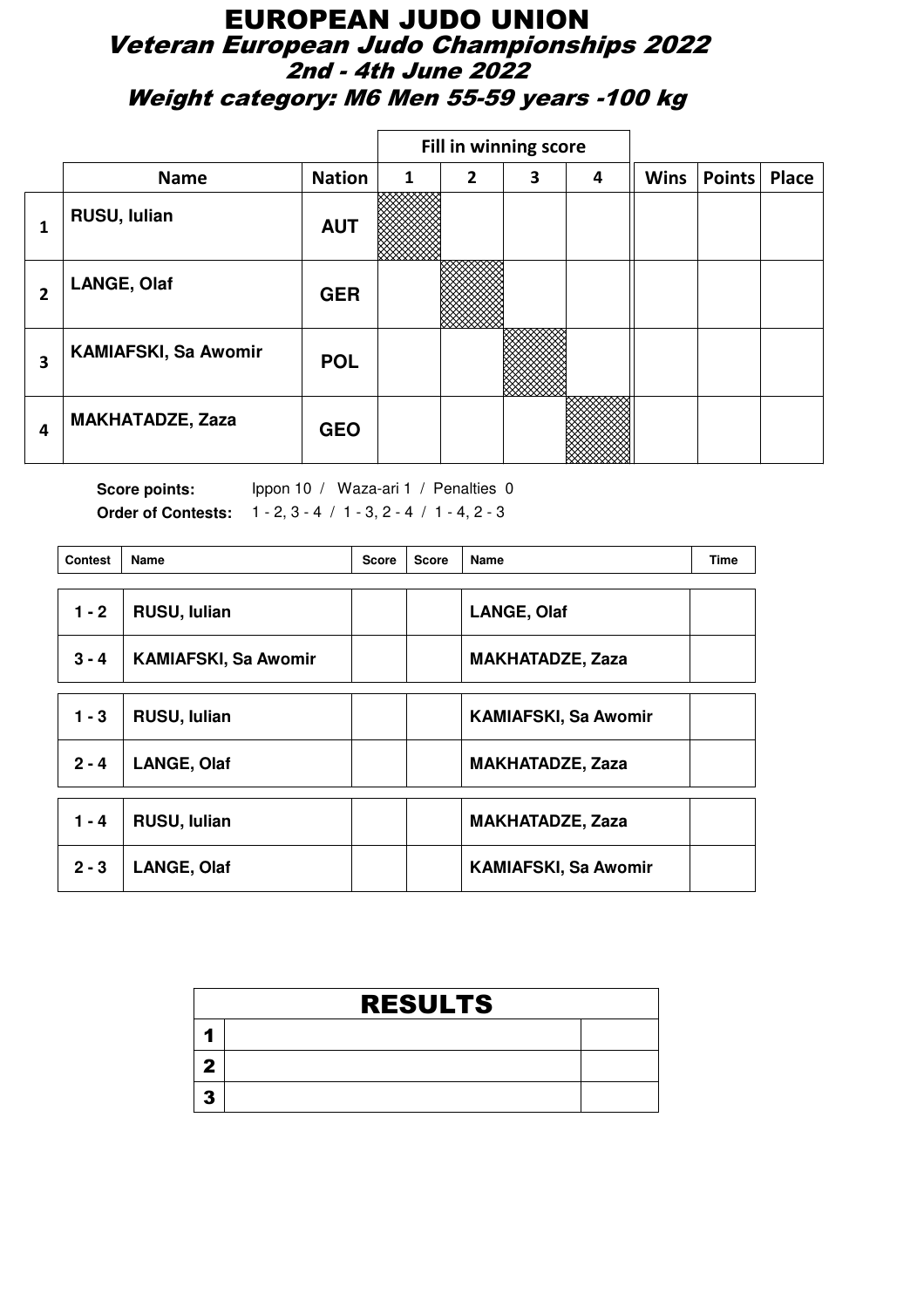Weight category: M7 Men 60-64 years -66 kg

|                         |                          |               |   | Fill in winning score |   |   |   |             |               |       |
|-------------------------|--------------------------|---------------|---|-----------------------|---|---|---|-------------|---------------|-------|
|                         | <b>Name</b>              | <b>Nation</b> | 1 | $\overline{2}$        | 3 | 4 | 5 | <b>Wins</b> | <b>Points</b> | Place |
| $\mathbf{1}$            | <b>VAEGS, Ruediger</b>   | <b>GER</b>    |   |                       |   |   |   |             |               |       |
| $\overline{2}$          | <b>ESPOSITO, Arturo</b>  | <b>ITA</b>    |   |                       |   |   |   |             |               |       |
| $\overline{\mathbf{3}}$ | <b>NOUASRIA, Nacer</b>   | <b>FRA</b>    |   |                       |   |   |   |             |               |       |
| 4                       | <b>DANJOUX, Richard</b>  | <b>FRA</b>    |   |                       |   |   |   |             |               |       |
| 5                       | <b>PAZGAN, Stanislaw</b> | <b>POL</b>    |   |                       |   |   |   |             |               |       |

Score points: Ippon 10 / Waza-ari 1 / Penalties 0 **Order of Contests:** 1 - 2, 3 - 4 / 1 - 5, 2 - 3 / 4 - 5, 1 - 3 / 2 - 4, 3 - 5 / 1 - 4, 2 - 5

| <b>Contest</b> | Name                    | <b>Score</b> | <b>Score</b> | Name                     | <b>Time</b> |
|----------------|-------------------------|--------------|--------------|--------------------------|-------------|
| $1 - 2$        | <b>VAEGS, Ruediger</b>  |              |              | <b>ESPOSITO, Arturo</b>  |             |
| $3 - 4$        | <b>NOUASRIA, Nacer</b>  |              |              | <b>DANJOUX, Richard</b>  |             |
| $1 - 5$        | <b>VAEGS, Ruediger</b>  |              |              | <b>PAZGAN, Stanislaw</b> |             |
| $2 - 3$        | <b>ESPOSITO, Arturo</b> |              |              | <b>NOUASRIA, Nacer</b>   |             |
| $4 - 5$        | <b>DANJOUX, Richard</b> |              |              | <b>PAZGAN, Stanislaw</b> |             |
| $1 - 3$        | <b>VAEGS, Ruediger</b>  |              |              | <b>NOUASRIA, Nacer</b>   |             |
| $2 - 4$        | <b>ESPOSITO, Arturo</b> |              |              | <b>DANJOUX, Richard</b>  |             |
| $3 - 5$        | <b>NOUASRIA, Nacer</b>  |              |              | <b>PAZGAN, Stanislaw</b> |             |
| $1 - 4$        | <b>VAEGS, Ruediger</b>  |              |              | DANJOUX, Richard         |             |
| $2 - 5$        | <b>ESPOSITO, Arturo</b> |              |              | <b>PAZGAN, Stanislaw</b> |             |

| <b>RESULTS</b> |  |  |  |  |  |  |  |
|----------------|--|--|--|--|--|--|--|
|                |  |  |  |  |  |  |  |
|                |  |  |  |  |  |  |  |
|                |  |  |  |  |  |  |  |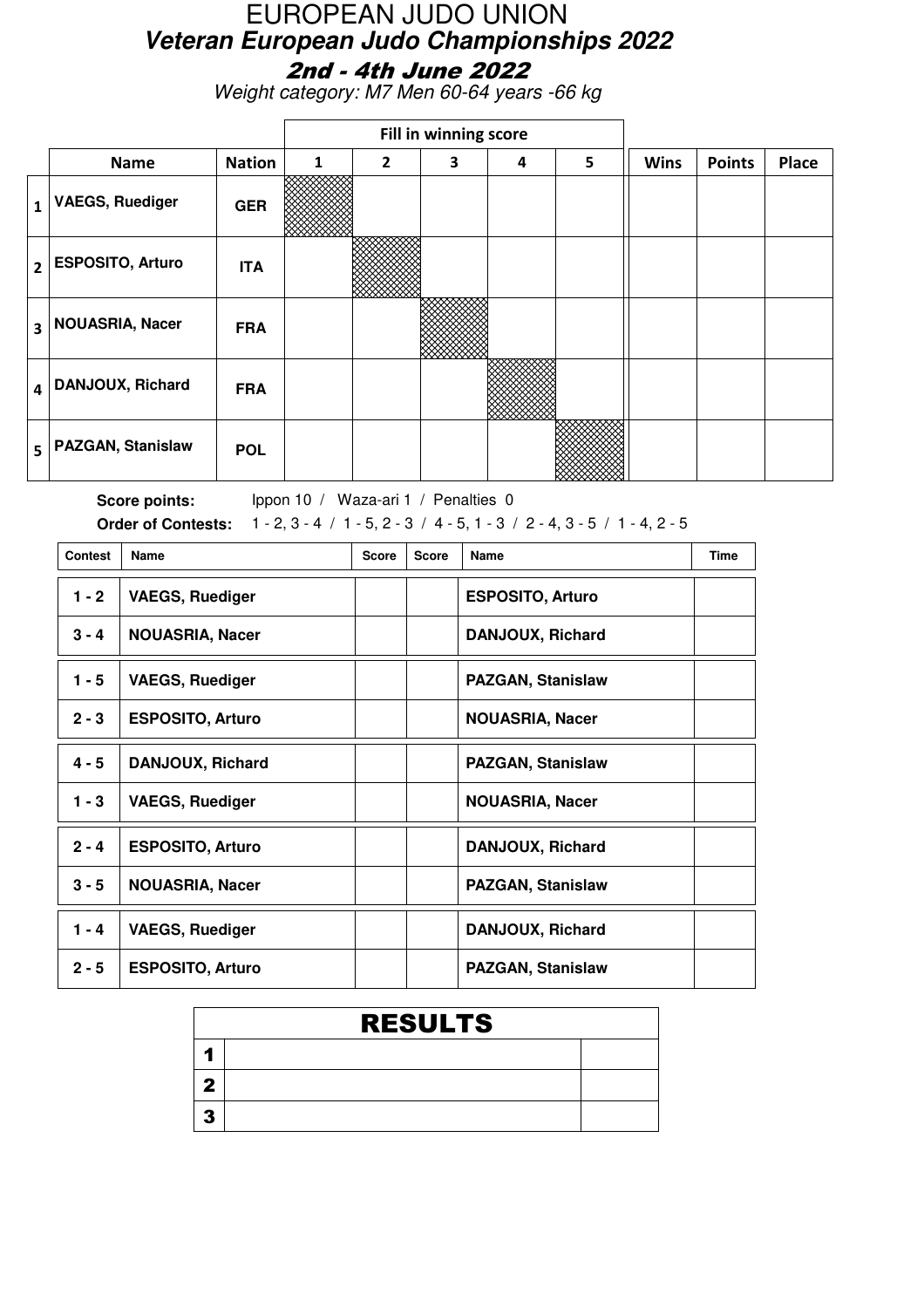Veteran European Judo Championships 20222nd - 4th June 2022Weight category: M7 Men 60-64 years -73 kg



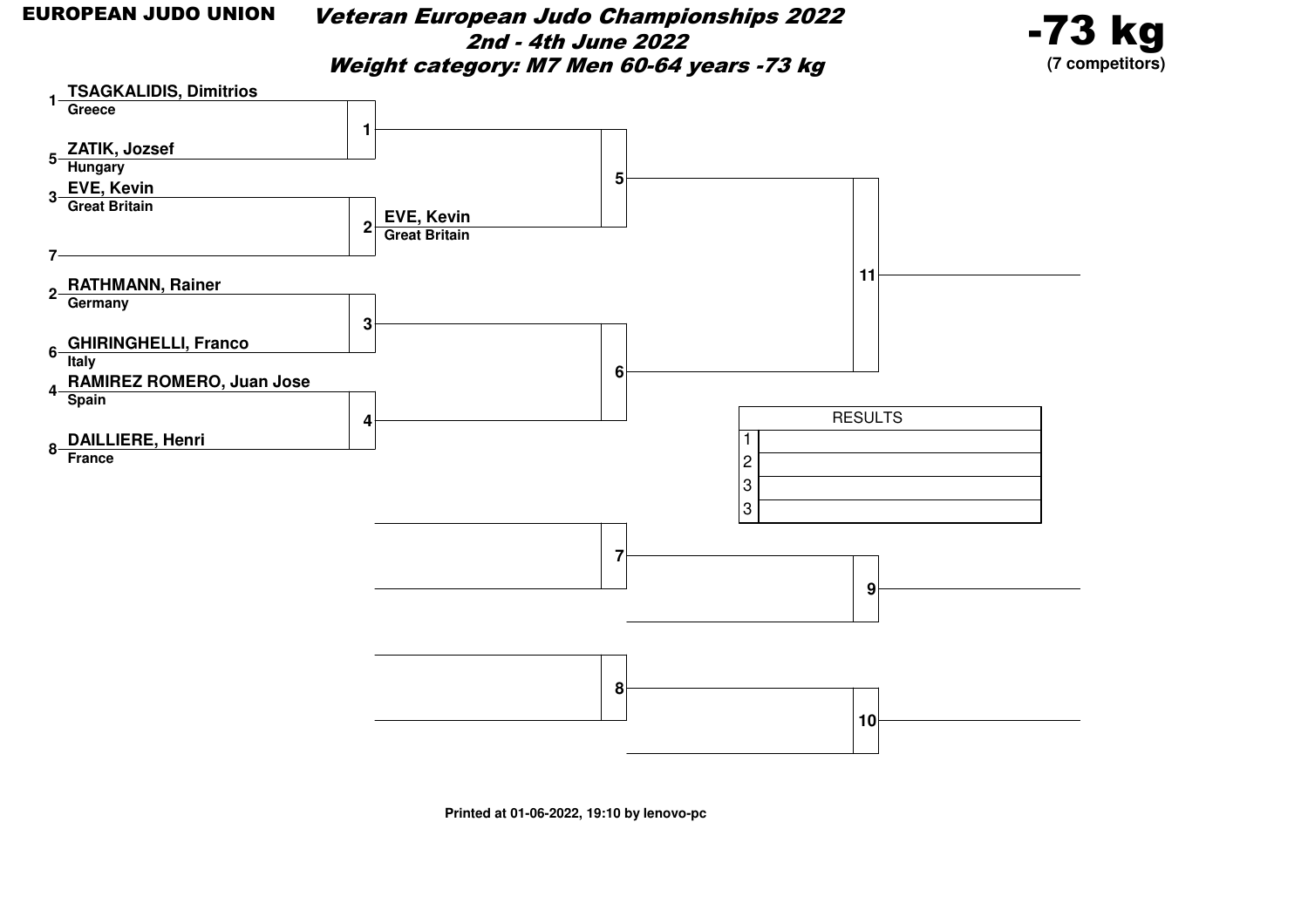Weight category: M7 Men 60-64 years -81 kg

|                         |                          |               |   | Fill in winning score |   |   |   |             |               |              |
|-------------------------|--------------------------|---------------|---|-----------------------|---|---|---|-------------|---------------|--------------|
|                         | <b>Name</b>              | <b>Nation</b> | 1 | $\overline{2}$        | 3 | 4 | 5 | <b>Wins</b> | <b>Points</b> | <b>Place</b> |
| $\mathbf{1}$            | <b>MATYASHOV, Dmitry</b> | <b>ISR</b>    |   |                       |   |   |   |             |               |              |
| $\overline{2}$          | <b>LARSSON, Kenneth</b>  | <b>SWE</b>    |   |                       |   |   |   |             |               |              |
| $\overline{\mathbf{3}}$ | <b>AGRON, Francois</b>   | <b>FRA</b>    |   |                       |   |   |   |             |               |              |
| 4                       | <b>ACERBI, Fabio</b>     | <b>ITA</b>    |   |                       |   |   |   |             |               |              |
| 5                       | <b>BELARDI, Marco</b>    | <b>ITA</b>    |   |                       |   |   |   |             |               |              |

Score points: Ippon 10 / Waza-ari 1 / Penalties 0 **Order of Contests:** 1 - 2, 3 - 4 / 1 - 5, 2 - 3 / 4 - 5, 1 - 3 / 2 - 4, 3 - 5 / 1 - 4, 2 - 5

| <b>Contest</b> | <b>Name</b>              | <b>Score</b> | <b>Score</b> | Name                    | <b>Time</b> |
|----------------|--------------------------|--------------|--------------|-------------------------|-------------|
| $1 - 2$        | <b>MATYASHOV, Dmitry</b> |              |              | <b>LARSSON, Kenneth</b> |             |
| $3 - 4$        | <b>AGRON, Francois</b>   |              |              | <b>ACERBI, Fabio</b>    |             |
| $1 - 5$        | <b>MATYASHOV, Dmitry</b> |              |              | <b>BELARDI, Marco</b>   |             |
| $2 - 3$        | <b>LARSSON, Kenneth</b>  |              |              | <b>AGRON, Francois</b>  |             |
| $4 - 5$        | <b>ACERBI, Fabio</b>     |              |              | <b>BELARDI, Marco</b>   |             |
| $1 - 3$        | <b>MATYASHOV, Dmitry</b> |              |              | <b>AGRON, Francois</b>  |             |
| $2 - 4$        | <b>LARSSON, Kenneth</b>  |              |              | <b>ACERBI, Fabio</b>    |             |
| $3 - 5$        | <b>AGRON, Francois</b>   |              |              | <b>BELARDI, Marco</b>   |             |
| $1 - 4$        | <b>MATYASHOV, Dmitry</b> |              |              | <b>ACERBI, Fabio</b>    |             |
| $2 - 5$        | <b>LARSSON, Kenneth</b>  |              |              | <b>BELARDI, Marco</b>   |             |

| <b>RESULTS</b> |  |
|----------------|--|
|                |  |
|                |  |
|                |  |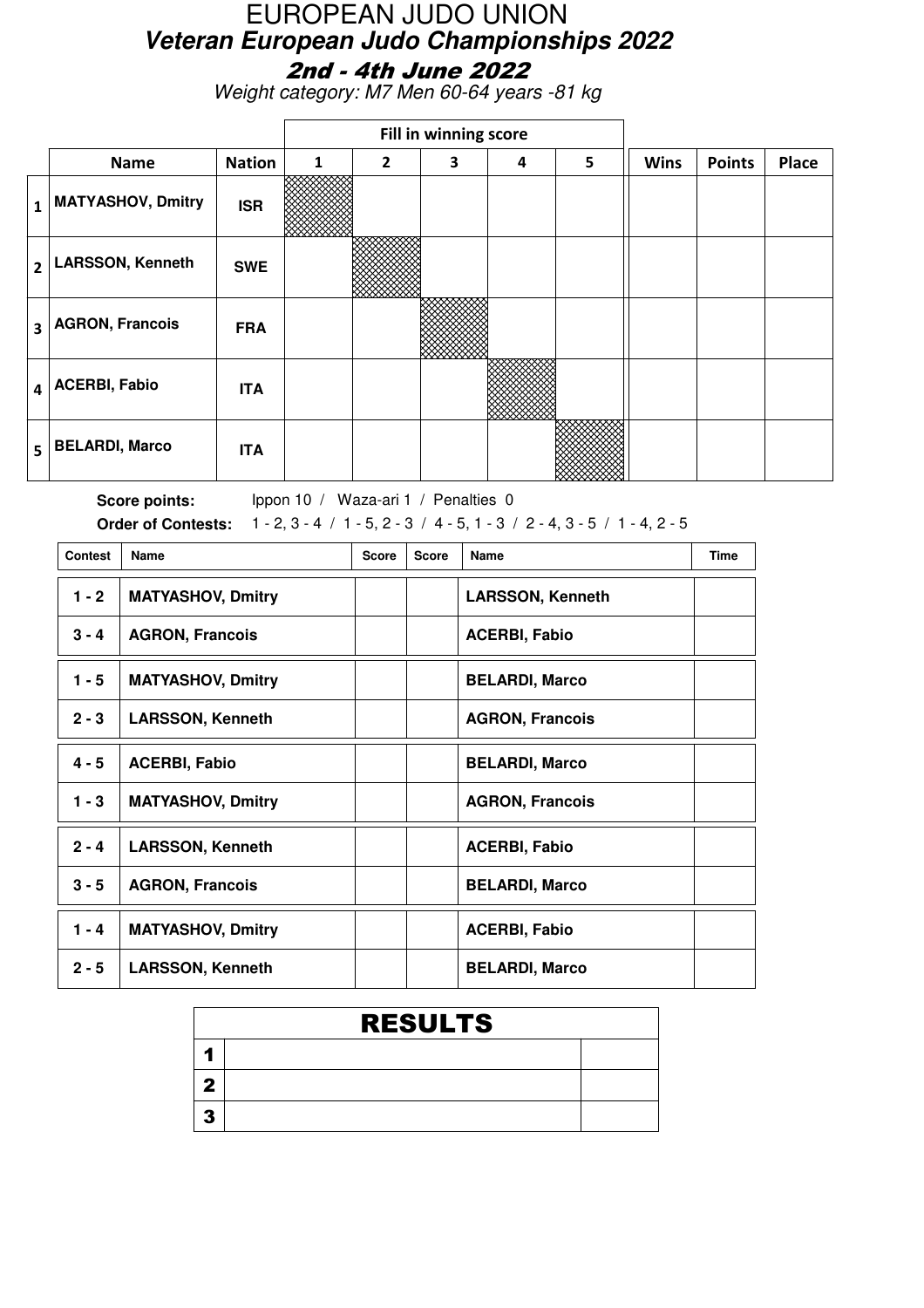Veteran European Judo Championships 20222nd - 4th June 2022Weight category: M7 Men 60-64 years -90 kg



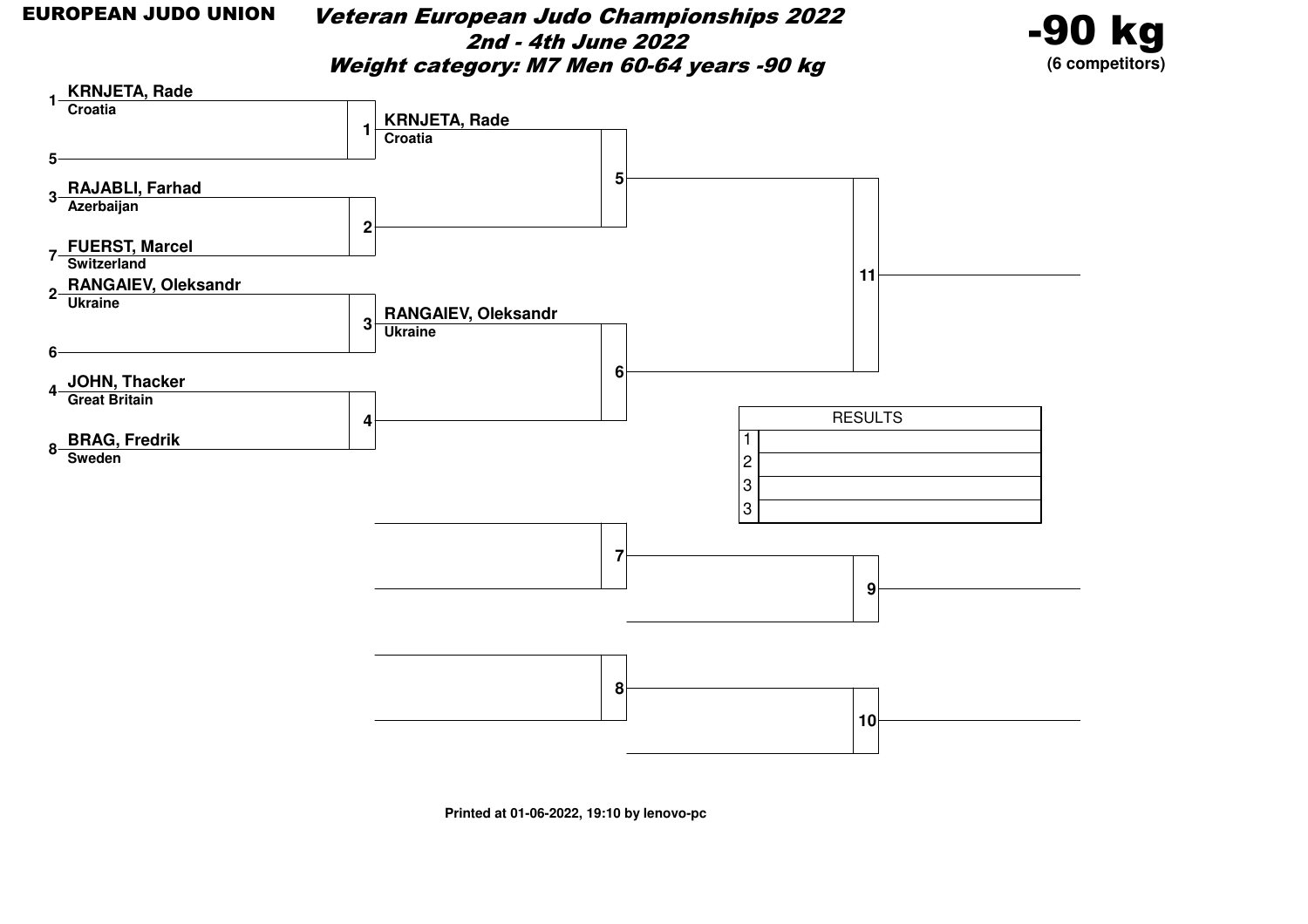Weight category: M7 Men 60-64 years -100 kg

|   |                            |               |   | Fill in winning score |   |                          |  |
|---|----------------------------|---------------|---|-----------------------|---|--------------------------|--|
|   | <b>Name</b>                | <b>Nation</b> | 1 | $\overline{2}$        | 3 | <b>Wins Points Place</b> |  |
| 1 | PRADO BALLESTERO, Juan     | <b>ESP</b>    |   |                       |   |                          |  |
| 2 | <b>GEMZA, Jacek</b>        | <b>POL</b>    |   |                       |   |                          |  |
| 3 | <b>ANDREADIS, Georgios</b> | <b>GRE</b>    |   |                       |   |                          |  |

**Order of Contests:** 1 - 2 / 1 - 3 / 2 - 3

| <b>Contest</b> | Name                         | Score | Score | Name                | Time |
|----------------|------------------------------|-------|-------|---------------------|------|
|                | 1 - 2   PRADO BALLESTERO, J. |       |       | <b>GEMZA, Jacek</b> |      |

|  | <b>PRADO BALLESTERO, J.</b> |  |  | <b>ANDREADIS, Georgios</b> |  |
|--|-----------------------------|--|--|----------------------------|--|
|--|-----------------------------|--|--|----------------------------|--|

|  | <b>GEMZA, Jacek</b> |  |  | <b>ANDREADIS, Georgios</b> |  |
|--|---------------------|--|--|----------------------------|--|
|--|---------------------|--|--|----------------------------|--|

| <b>RESULTS</b> |  |  |  |  |  |  |  |
|----------------|--|--|--|--|--|--|--|
|                |  |  |  |  |  |  |  |
|                |  |  |  |  |  |  |  |
|                |  |  |  |  |  |  |  |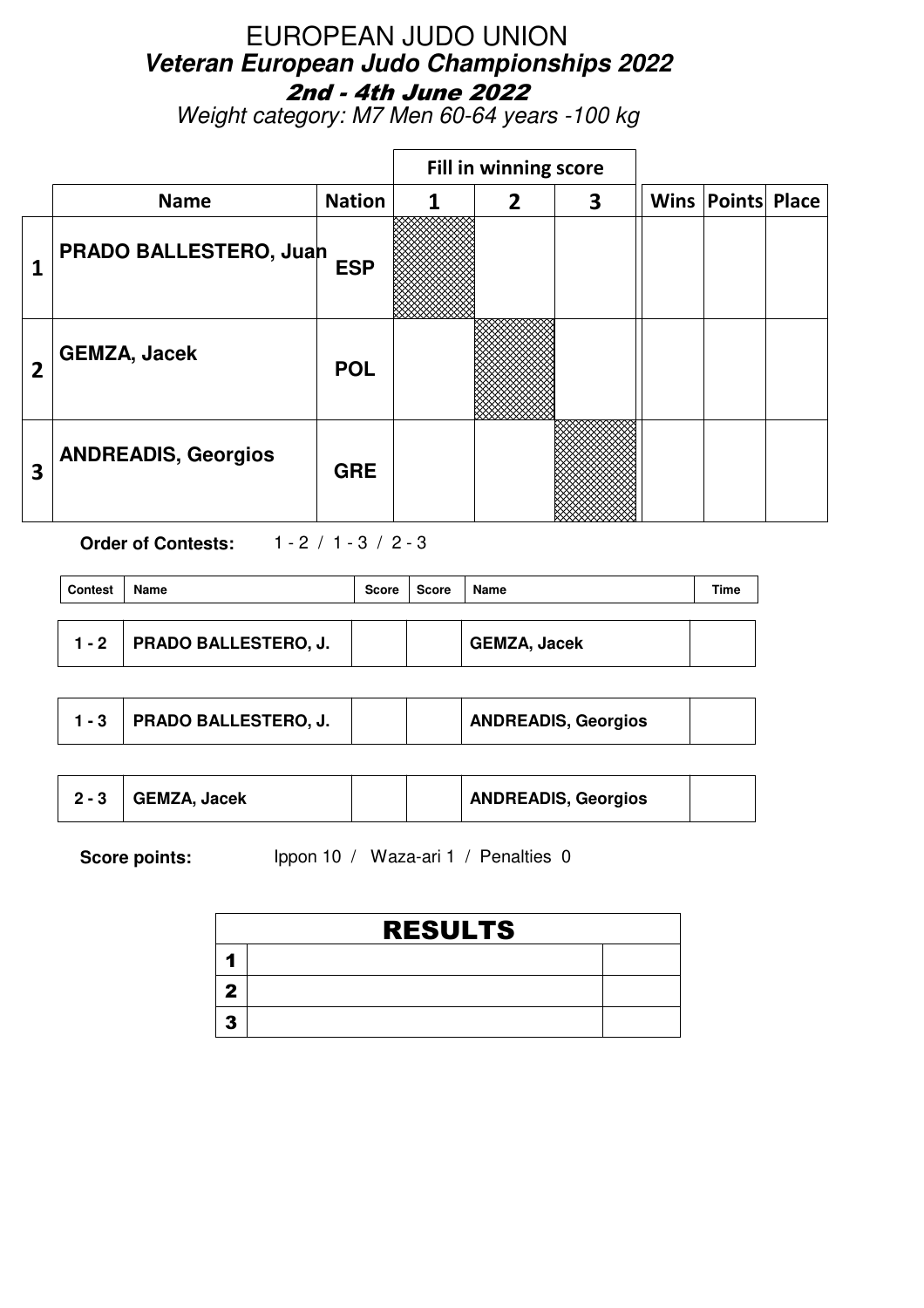Weight category: M7 Men 60-64 years +100 kg

|   |                         |               |   | Fill in winning score |   |                          |  |
|---|-------------------------|---------------|---|-----------------------|---|--------------------------|--|
|   | <b>Name</b>             | <b>Nation</b> | 1 | $\overline{2}$        | 3 | <b>Wins Points Place</b> |  |
| 1 | <b>MAERZ, Joachim</b>   | <b>GER</b>    |   |                       |   |                          |  |
| 2 | <b>VLCEK, Zdenek</b>    | <b>CZE</b>    |   |                       |   |                          |  |
| 3 | <b>STANISIC, Slavko</b> | <b>SRB</b>    |   |                       |   |                          |  |

**Order of Contests:** 1 - 2 / 1 - 3 / 2 - 3

| <b>Contest</b> | Name                  | Score | ∣ Score | Name                 | Time |
|----------------|-----------------------|-------|---------|----------------------|------|
|                |                       |       |         |                      |      |
| $1 - 2$        | <b>MAERZ, Joachim</b> |       |         | <b>VLCEK, Zdenek</b> |      |

| - 3 | <b>MAERZ, Joachim</b> |  |  | <b>STANISIC, Slavko</b> |  |
|-----|-----------------------|--|--|-------------------------|--|
|-----|-----------------------|--|--|-------------------------|--|

| $2 - 3$ | VLCEK, Zdenek |  | STANISIC, Slavko |  |
|---------|---------------|--|------------------|--|
|         |               |  |                  |  |

| <b>RESULTS</b> |  |  |  |  |  |  |
|----------------|--|--|--|--|--|--|
|                |  |  |  |  |  |  |
|                |  |  |  |  |  |  |
|                |  |  |  |  |  |  |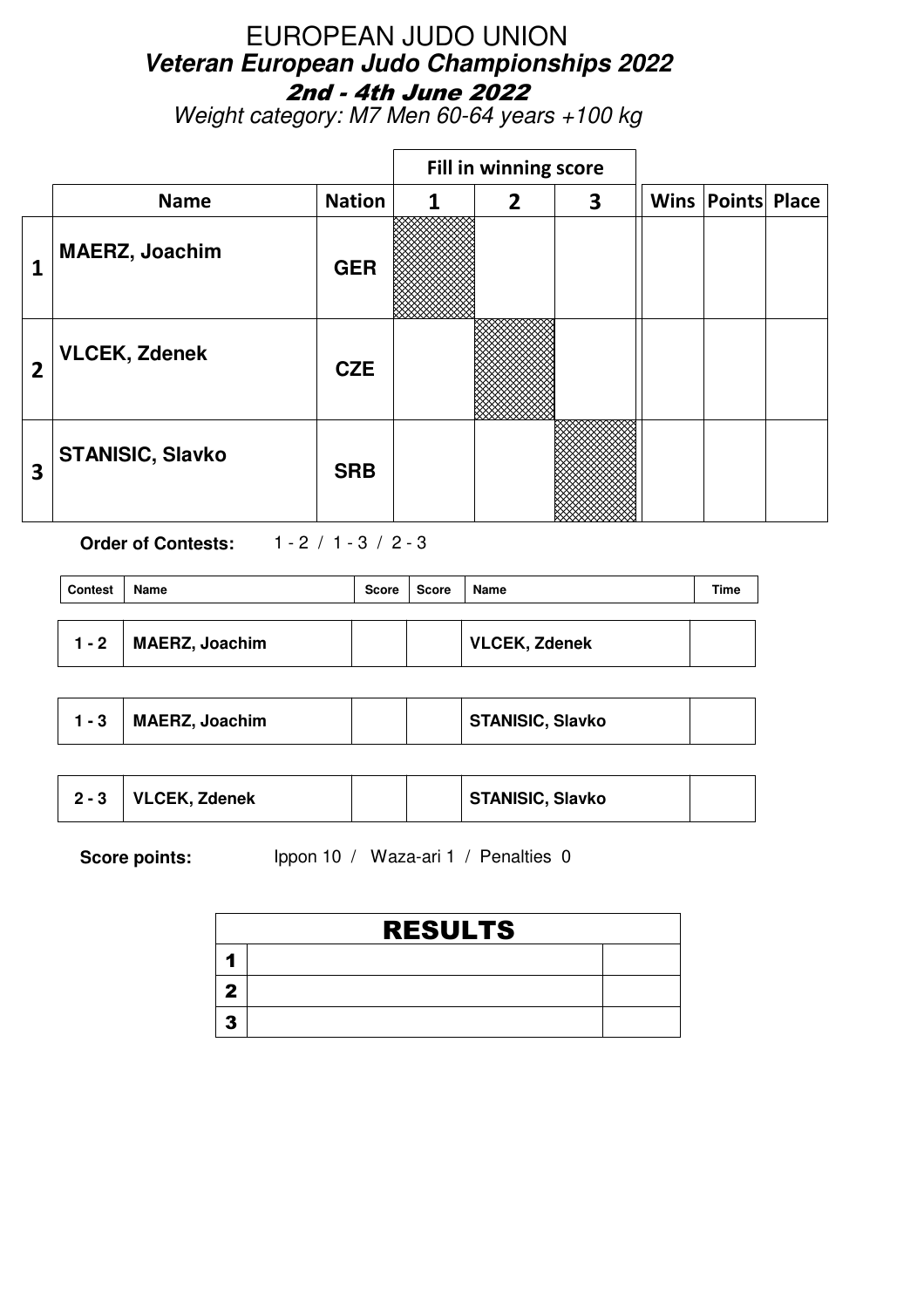Weight category: M8 Men 65-69 years -81 kg

|                |                          |               |   | Fill in winning score |                         |  |                          |  |
|----------------|--------------------------|---------------|---|-----------------------|-------------------------|--|--------------------------|--|
|                | <b>Name</b>              | <b>Nation</b> | 1 | $\overline{2}$        | $\overline{\mathbf{3}}$ |  | <b>Wins Points Place</b> |  |
| 1              | <b>LUISI, Andre</b>      | <b>BEL</b>    |   |                       |                         |  |                          |  |
| $\overline{2}$ | SOVZALIYEV, Shamil       | <b>AZE</b>    |   |                       |                         |  |                          |  |
| 3              | <b>ZOELLNER, Manfred</b> | <b>GER</b>    |   |                       |                         |  |                          |  |

**Order of Contests:** 1 - 2 / 1 - 3 / 2 - 3

| <b>Contest</b> | Name                 | Score | Score | Name               | Time |
|----------------|----------------------|-------|-------|--------------------|------|
|                | $1 - 2$ LUISI, Andre |       |       | SOVZALIYEV, Shamil |      |

|  | $1 - 3$ LUISI, Andre |  |  | <b>ZOELLNER, Manfred</b> |  |
|--|----------------------|--|--|--------------------------|--|
|--|----------------------|--|--|--------------------------|--|

| $2 - 3$ | SOVZALIYEV, Shamil |  |  | <b>ZOELLNER, Manfred</b> |  |
|---------|--------------------|--|--|--------------------------|--|
|---------|--------------------|--|--|--------------------------|--|

|    | <b>RESULTS</b> |  |  |  |  |  |  |
|----|----------------|--|--|--|--|--|--|
|    |                |  |  |  |  |  |  |
|    |                |  |  |  |  |  |  |
| 49 |                |  |  |  |  |  |  |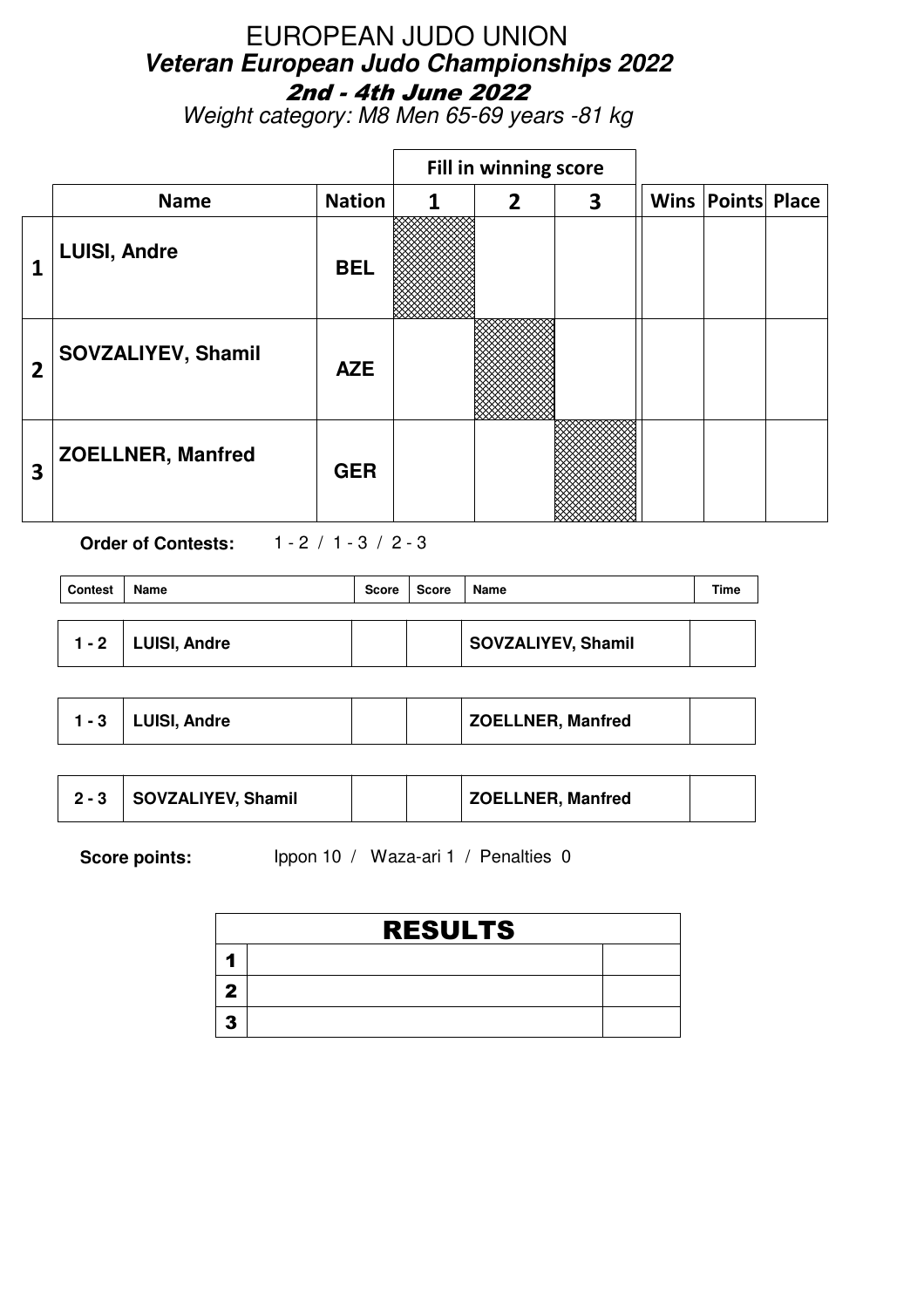#### EUROPEAN JUDO UNION Veteran European Judo Championships 2022 2nd - 4th June 2022 Weight category: M9 Men 70-74 years -60 kg

|   |                           |               | Fill in winning score |              |   |   |             |        |       |
|---|---------------------------|---------------|-----------------------|--------------|---|---|-------------|--------|-------|
|   | <b>Name</b>               | <b>Nation</b> | 1                     | $\mathbf{2}$ | 3 | 4 | <b>Wins</b> | Points | Place |
| 1 | <b>HONNET, Laurent</b>    | <b>FRA</b>    |                       |              |   |   |             |        |       |
| 2 | <b>TRAUS, Michael</b>     | <b>GER</b>    |                       |              |   |   |             |        |       |
| 3 | <b>BRINZA, Constantin</b> | <b>MDA</b>    |                       |              |   |   |             |        |       |
| 4 | <b>PAHLMAN, Tom</b>       | <b>FIN</b>    |                       |              |   |   |             |        |       |

Score points: Ippon 10 / Waza-ari 1 / Penalties 0 **Order of Contests:** 1 - 2, 3 - 4 / 1 - 3, 2 - 4 / 1 - 4, 2 - 3

| <b>Contest</b> | <b>Name</b>               | <b>Score</b> | <b>Score</b> | Name                      | Time |
|----------------|---------------------------|--------------|--------------|---------------------------|------|
| $1 - 2$        | <b>HONNET, Laurent</b>    |              |              | <b>TRAUS, Michael</b>     |      |
| $3 - 4$        | <b>BRINZA, Constantin</b> |              |              | <b>PAHLMAN, Tom</b>       |      |
| $1 - 3$        | <b>HONNET, Laurent</b>    |              |              | <b>BRINZA, Constantin</b> |      |
| $2 - 4$        | <b>TRAUS, Michael</b>     |              |              | PAHLMAN, Tom              |      |
| $1 - 4$        | <b>HONNET, Laurent</b>    |              |              | <b>PAHLMAN, Tom</b>       |      |
| $2 - 3$        | <b>TRAUS, Michael</b>     |              |              | <b>BRINZA, Constantin</b> |      |

| <b>RESULTS</b> |  |  |  |  |  |  |
|----------------|--|--|--|--|--|--|
|                |  |  |  |  |  |  |
|                |  |  |  |  |  |  |
|                |  |  |  |  |  |  |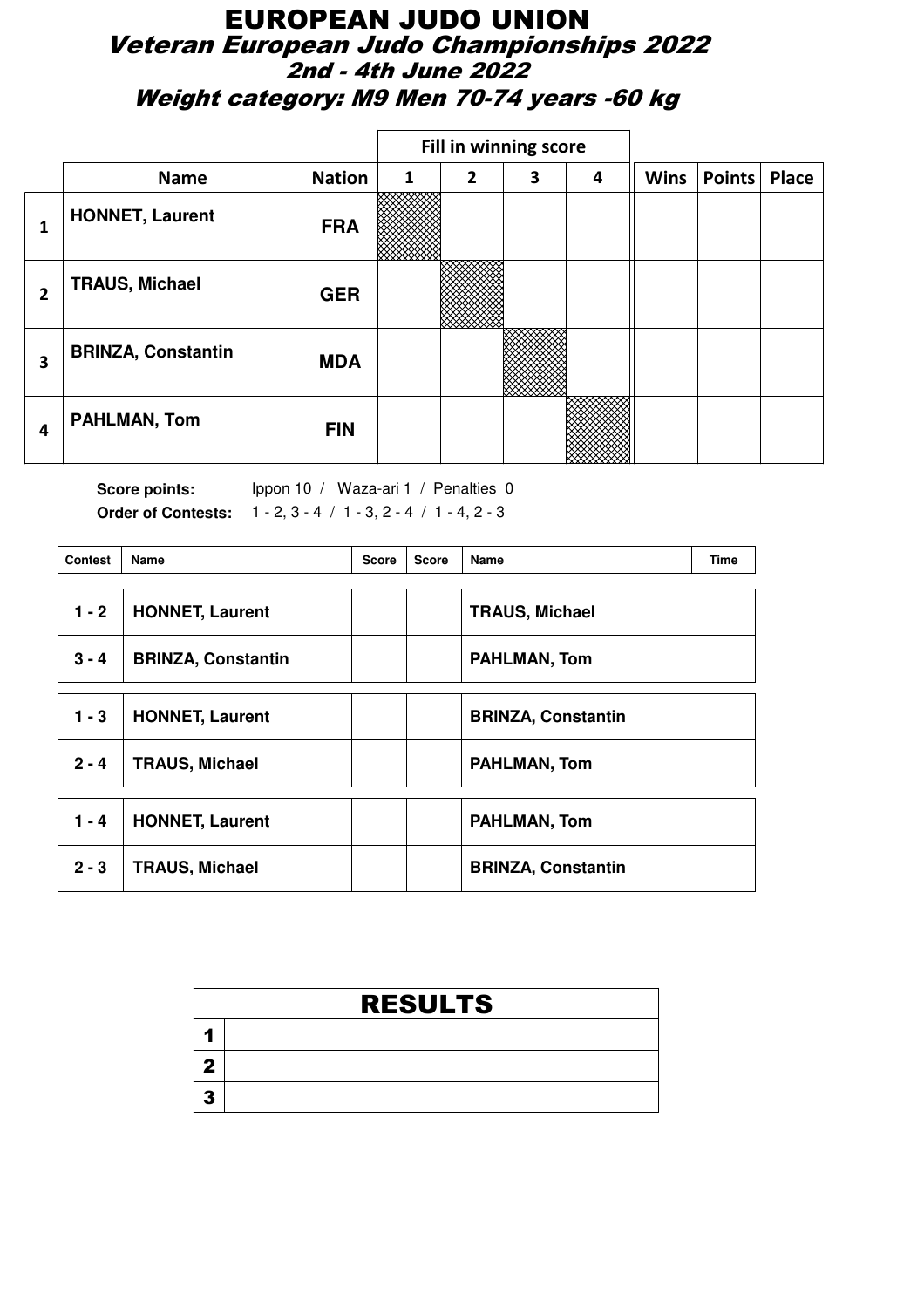### EUROPEAN JUDO UNION Veteran European Judo Championships 2022 2nd - 4th June 2022 Weight category: M9 Men 70-74 years -73 kg

| Contest   Name           |  | Score   Score   Name |               | Time |
|--------------------------|--|----------------------|---------------|------|
|                          |  |                      |               |      |
| 1 - 2   ROUSSEAU, Robert |  |                      | MESSNER, Emil |      |

| MESSNER, Emil<br>ROUSSEAU, Robert<br>$-2$ |  |
|-------------------------------------------|--|
|-------------------------------------------|--|

|  | ROUSSEAU, Robert |  |  | MESSNER, Emil |  |
|--|------------------|--|--|---------------|--|
|--|------------------|--|--|---------------|--|

Score points: Ippon 100 / Wazaari 10 / Yuko 1 / Yusei gachi 0,5

**Criteria to define the winner:** better of 2 contests, if 1 - 1 the third match will decide

| <b>RESULTS</b> |  |  |  |  |  |  |
|----------------|--|--|--|--|--|--|
|                |  |  |  |  |  |  |
|                |  |  |  |  |  |  |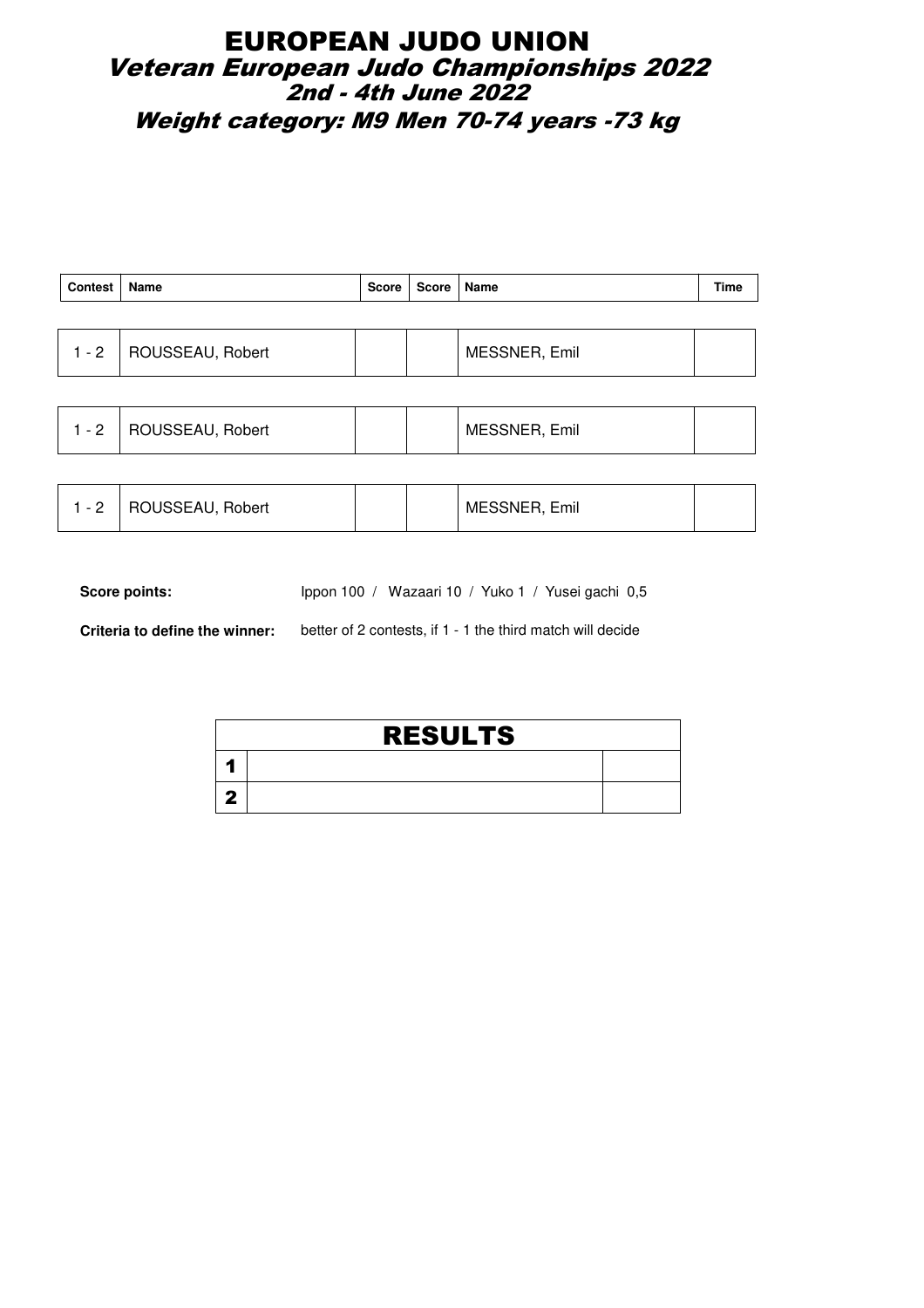Weight category: M9 Men 70-74 years -90 kg

|                |                              |               |   | Fill in winning score |   |      |                     |  |
|----------------|------------------------------|---------------|---|-----------------------|---|------|---------------------|--|
|                | <b>Name</b>                  | <b>Nation</b> | 1 | $\overline{2}$        | 3 | Wins | <b>Points Place</b> |  |
| 1              | <b>INVERNIZZI, Giuliano</b>  | <b>ITA</b>    |   |                       |   |      |                     |  |
| $\overline{2}$ | <b>KAZNOCHA, Zbigniew</b>    | <b>POL</b>    |   |                       |   |      |                     |  |
| 3              | <b>LOGASHENKO, Stanislav</b> | <b>ISR</b>    |   |                       |   |      |                     |  |

**Order of Contests:** 1 - 2 / 1 - 3 / 2 - 3

| <b>Contest</b> | Name                        | <b>Score</b> | Score | Name                      | Time |
|----------------|-----------------------------|--------------|-------|---------------------------|------|
|                |                             |              |       |                           |      |
| $1 - 2$        | <b>INVERNIZZI, Giuliano</b> |              |       | <b>KAZNOCHA, Zbigniew</b> |      |

|  | <b>INVERNIZZI, Giuliano</b> |  |  | LOGASHENKO, Stanislav |  |
|--|-----------------------------|--|--|-----------------------|--|
|--|-----------------------------|--|--|-----------------------|--|

|  | <b>KAZNOCHA, Zbigniew</b> |  |  | LOGASHENKO, Stanislav |  |
|--|---------------------------|--|--|-----------------------|--|
|--|---------------------------|--|--|-----------------------|--|

|    | <b>RESULTS</b> |  |  |  |  |  |
|----|----------------|--|--|--|--|--|
|    |                |  |  |  |  |  |
|    |                |  |  |  |  |  |
| 49 |                |  |  |  |  |  |